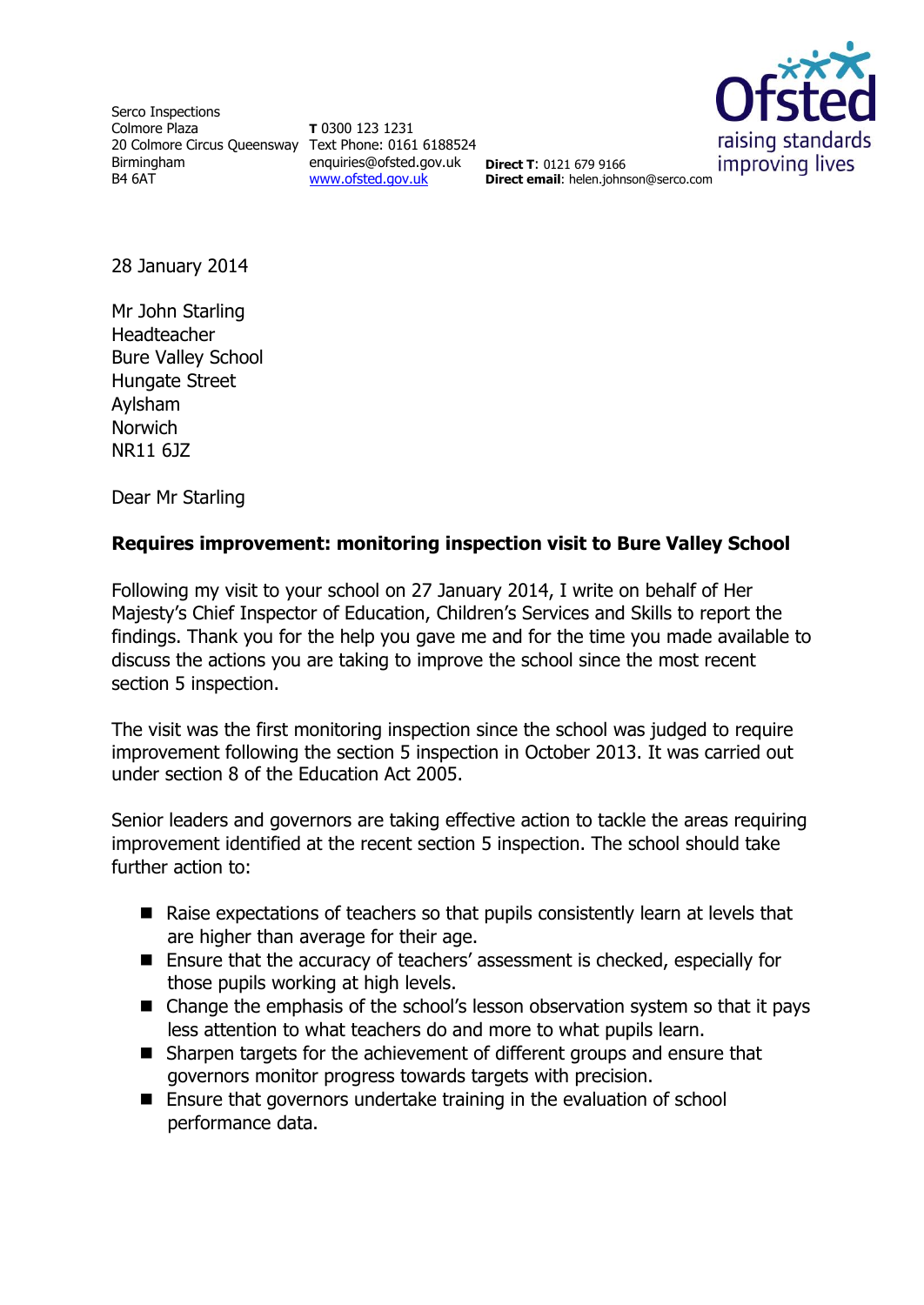

## **Evidence**

During the visit, meetings were held with you and other senior leaders, representatives of the Governing Body and a representative of the local authority to discuss the action taken since the last inspection. The school improvement plan was evaluated. In addition, we visited six lessons to evaluate learning. I paid particular attention to assessed work and your lesson observation system.

## **Main findings**

In the time since the last inspection, more details of the examination results for the summer of 2013 have been published. These show that pupils enter the school with prior attainment that is significantly higher than average. On leaving, their attainment is around average. This equates to slower progress than would be expected, given their starting points. Differences in the progress made by different groups, including boys and girls, are minimal.

Since the last inspection, you and your colleagues have realised that the reason for this underachievement is that lessons have not been pitched at a sufficiently high level. This is now being tackled quickly. A new curriculum based on 'challenges' has been implemented. Pupils are now challenged much more effectively in class and teachers respond quickly to the needs of individuals, whether they need more challenge or more support. As a result, the school has clear evidence that the progress that pupils are making is accelerating across all year groups. There is a clear consensus and vision for how the school will improve.

In lessons, pupils work well on tasks and challenges given. Without prompting, they readily move to more difficult work in almost all the classes visited. Pupils are enthusiastic and capable learners.

You have a sensible improvement plan based on the points identified in the last inspection. It is easily understood and actions are achievable with clear deadlines. Targets for the improvement of teaching are clear, but those for achievement are less well-defined and sometimes lower than many of the pupils are capable of achieving. You use the school's lesson observation system to monitor teaching regularly. However the documentation used places an emphasis on teacher activities rather than pupils' learning. This means that it is difficult to spot lessons in which teachers do not have high enough expectations and so learning is not as good as it should be.

You and your colleagues have a good understanding of where the strengths and weaknesses of the school lie. Governors are both supportive and challenging where appropriate. Records of their meetings do record these challenges, however targets for improvement are rarely discussed. This means that it is difficult for governors to monitor the progress that the school is making towards them.